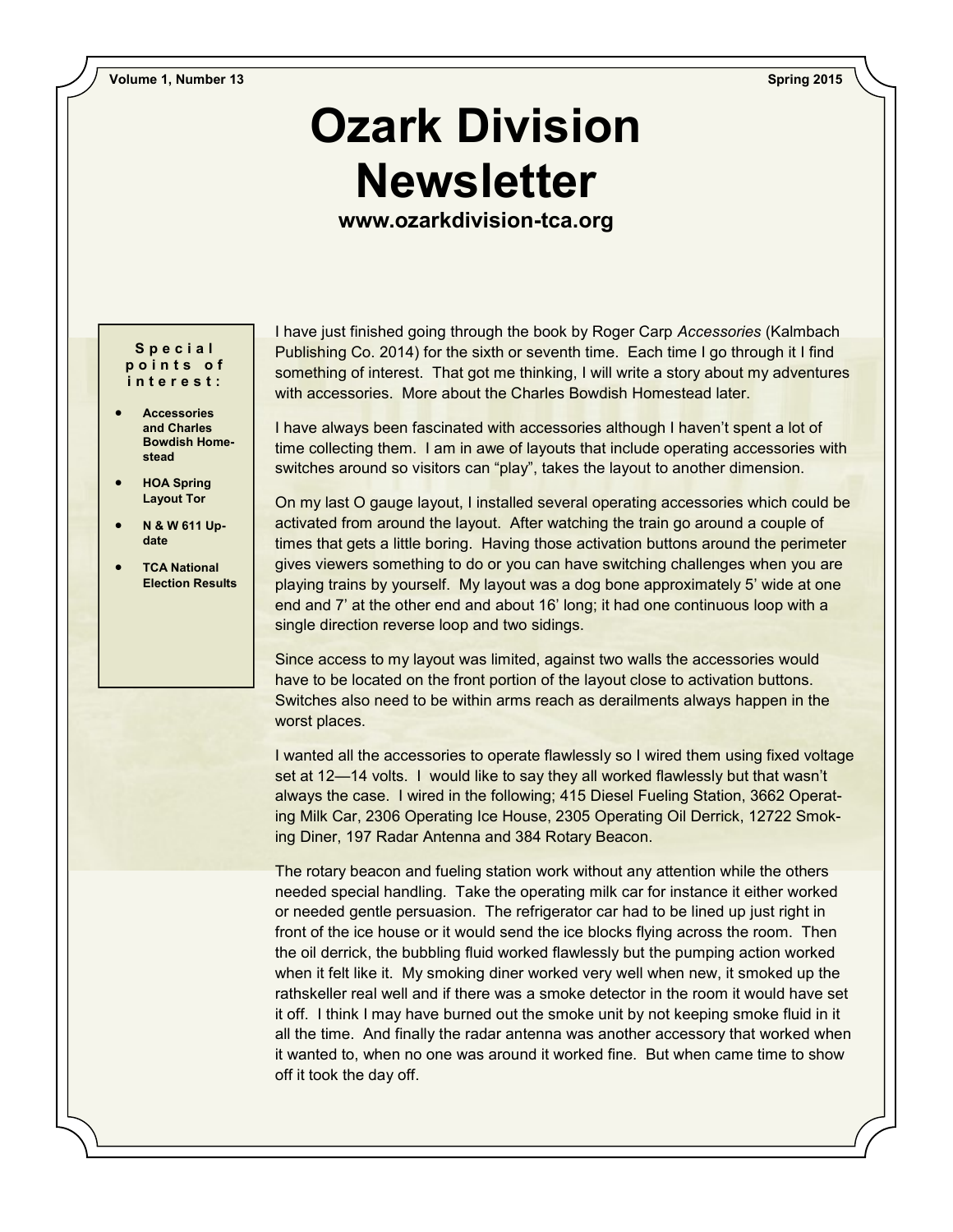## Continued from Page 1

 The Charles Bowdish Homestead (6-24140) is an accessory that was introduced in the 2003 Volume 1 Lionel Catalog. The Homestead is to replicate the western Pennsylvania farmhouse of Charles Bowdish of Brookville, PA. The accessory features a detailed interior, a second floor nursery with crib and dresser, rocking chair animation on the front porch, interior lighting, animation of mother and child in second floor nursery, along with several other features.. Legend has it that Charles is being walked to sleep by his pacing mother and his brother Sean is being rocked by his grandmother on the front porch.

Charles Bowdish was the founder of the Miniature Railroad & Village which now occupies space in the Carnegie Museums of Pittsburgh. Charles Bowdish (1896—1988) of Brookville, Pennsylvania was a soldier during WW I who was honorably discharged after doctors discovered a heart problem. After returning home he started building models of the structures around Brookville. Every Christmas in his home on Creek Street the buildings were displayed complete with Lionel trains running through them.

On Christmas Eve 1920, Charles hosted his brother's wedding and reception, and entertained guests by running his train display. A guest, Alfred Truman, asked he could bring some friends over to see it; word spread quickly and nearly 600 people showed. Because of this Christmas Eve 1920 is considered the birth of the exhibit.

A tradition began with Bowdish setting up and exhibiting his railroad yearly at Christmas time in his house. He would change the theme yearly, one year it featured a White Christmas or Indian Summer. The railroad took over the entire second floor. Thousands of people saw the display over the years some traveled from other countries to see the free exhibit. There was never admission fee charged.

A combination of a flood nearly destroying the stored models and the reluctance of the insurance company to cover the crowds forced Mr. Bowsdish to start looking for a new home for his work. He first offered it to Brookville, but the town declined. Eventually he offered it to the Buhl Planetarium and Institute of Popular Science in Pittsburgh, PA. The Buhl offered him space, opening there on December 1, 1954, and ran through December 31th. During that period the display was viewed by nearly 24,000 visitors. The original display was 14" x 14" and was called *The Great Christmastown Railroad .* In 1957 it was renamed *The Miniature Railroad & Village.* The exhibit was an instant hit and today is still one of the major holiday attractions in Pittsburgh.

The Buhl Planetarium and Institute became a part of the Carnegie Museums of Pittsburgh on January 1, 1987. The Buhl was looking to expand the science center and by joining the Carnegie allowed them to have the resources to do it. A whole new building allowed the museum to dedicate a room to the MRRV. The new and expanded Miniature Railroad & Village opened in the fall of 1992.

Today the current display is 83' x 30' which is 60% larger than the original. The display features five independent loops of Lionel trains and one Bowser trolley traveling through the town; these lines operate continuously.

The display tells the story of life around the Pittsburgh area as some call it an animated history book. The period depicted shows how people worked, lived and played during the years 1880—1930. This was an exciting time in American history; it was the American Industrial Revolution, the Victorian and Edwardian eras, the Gilded Age, World War I, the Roaring 20s, and the beginning of the Great Depression. All of the models on the display are handcrafted by both paid and volunteers and replicated real structures from around Western Pennsylvania. The display boasts the largest steel mill in O-Scale: the Sharon Steel Mill from Farrell, PA. The model was constructed from the mill's actual blueprints.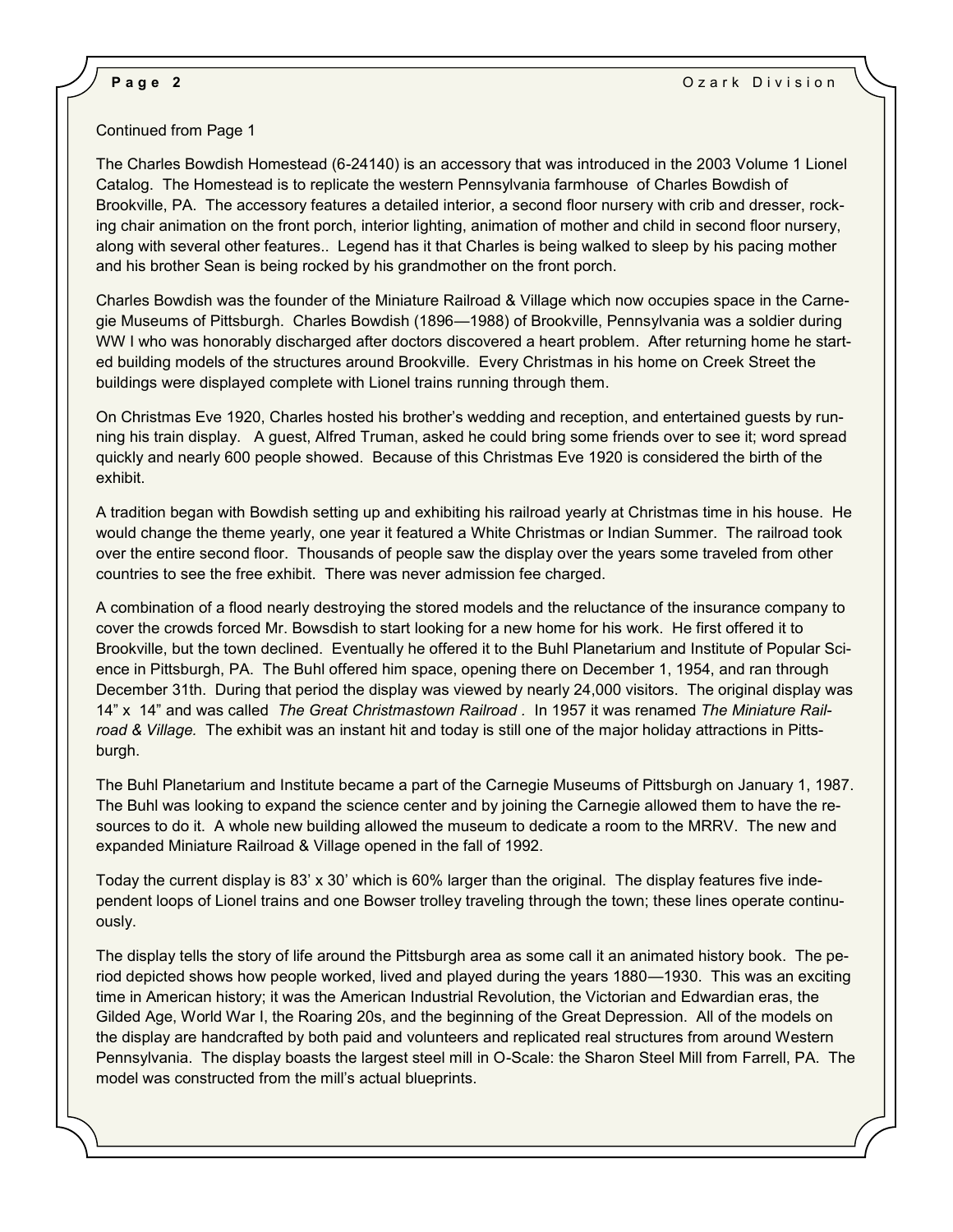Experts consultants were contracted to make the display as lifelike as possible; a Harvard professor designed the lighting system to resemble the movement of the Sun and actual daylight. The computer system that controls the layout was designed and installed by Opto22 the company that supplies NASA and Disney World with control modules. Every year, two months before Thanksgiving, the display is closed for maintenance. The layout is cleaned thoroughly inspected and repairs are made as needed. Some of the scenes are updated, some new animations are installed and tested. The display reopens on the Friday after Thanksgiving.

For more information about the Carnegie Science Center and the MRRV you can go the website at www.carnegiesciencecenter.org. The Carnegie Science Center is located at One Allegheny Ave., Pittsburgh, PA 15212, phone 412-237-3400 and hours Sunday—Friday 10 am—5 pm, Saturday 10 am—7pm. Thanks to Lionel, Carnegie Science Center and Wikipedia for the story details.

**HOA Spring Layout Tour:** The Spring Heart of America Chapter Layout was held on Saturday April 11, 2015 from 1 pm to 4 pm. Thanks to Mike Lee, Steve Dickerson and Ed O'Donnell who graciously opened their homes and layouts. The weather was great for the event and it was estimated that nearly 60 members and guested took the tour. All comments were positive about the quality of the layouts and the convenience of their locations.

You can see pictures of the layouts and attendee by going to the Heart of America website at www.tcahoa.org. From the hone page click on Photo Gallery and then click on 2015 Activity to open the album.

Thanks again to Mike Lee Steve Dickerson and Ed O'Donnell for a fantastic tour.

**Update Norfolk & Western 611:** By the time this Newsletter is out N & W 611 will be out running excursions once again. In late March of this year 611 was steamed for the first time since she was retired in December of 1994.

On a cool clear North Carolina morning, Norfolk & Western 611 filled the morning blue skies at the North Carolina Transportation Museum for a test fire after restoration. The big locomotive was pulled out of Bob Julian Roundhouse and placed on a track beside the 1924 structure which was close to a source of coal and compressed air. By about noon the process was going smoothly with no complications, all gauges working and a half glass of water on the gauge. By late in the afternoon the crews had built up 150 pounds of steam pressure in the boiler: halfway to operating pressure.

Restoration for the big 4-8-4 began in June 2014 following its move from Roanoke, VA to the North Carolina Transportation Museum in Spencer, NC. Thanks to *Trains* for the information.

**TCA National Election Results:** From the pages of the May 2015 edition of the National Headquarters News here are the results of the election. President Elect, Charles R. Anyan; Vice President, Joseph Fanara; Treasurer, Robert I. Mintz; Secretary, Christie M. Wilson

Both of the Bylaw Amendments passed; Amendment 1 changes the wording of Article XI—Committees, Section 2—Standing Committees (see page 9 of the election booklet for discussion of this issue). Amendment 2 changes the wording of Article II—Membership, Section 2 Classes of Membership referring to Honorary Membership (see page 10 of election booklet for discussion of this issue). Amendment 2 also changes to wording of Article II, Section 2 Classes of Membership referring to Junior Membership (see page 11 of election booklet for discussion of this issue.

Nearly 5,000 members cast ballots.

**Great St. Louis Christmas Train Show:** it is time to start planning on attending the Great St. Louis Christmas Train Show and Food Drive on Saturday, December 5, 2015 at Immanuel Lutheran School. Please see the attached Advanced Registration Form for more details.